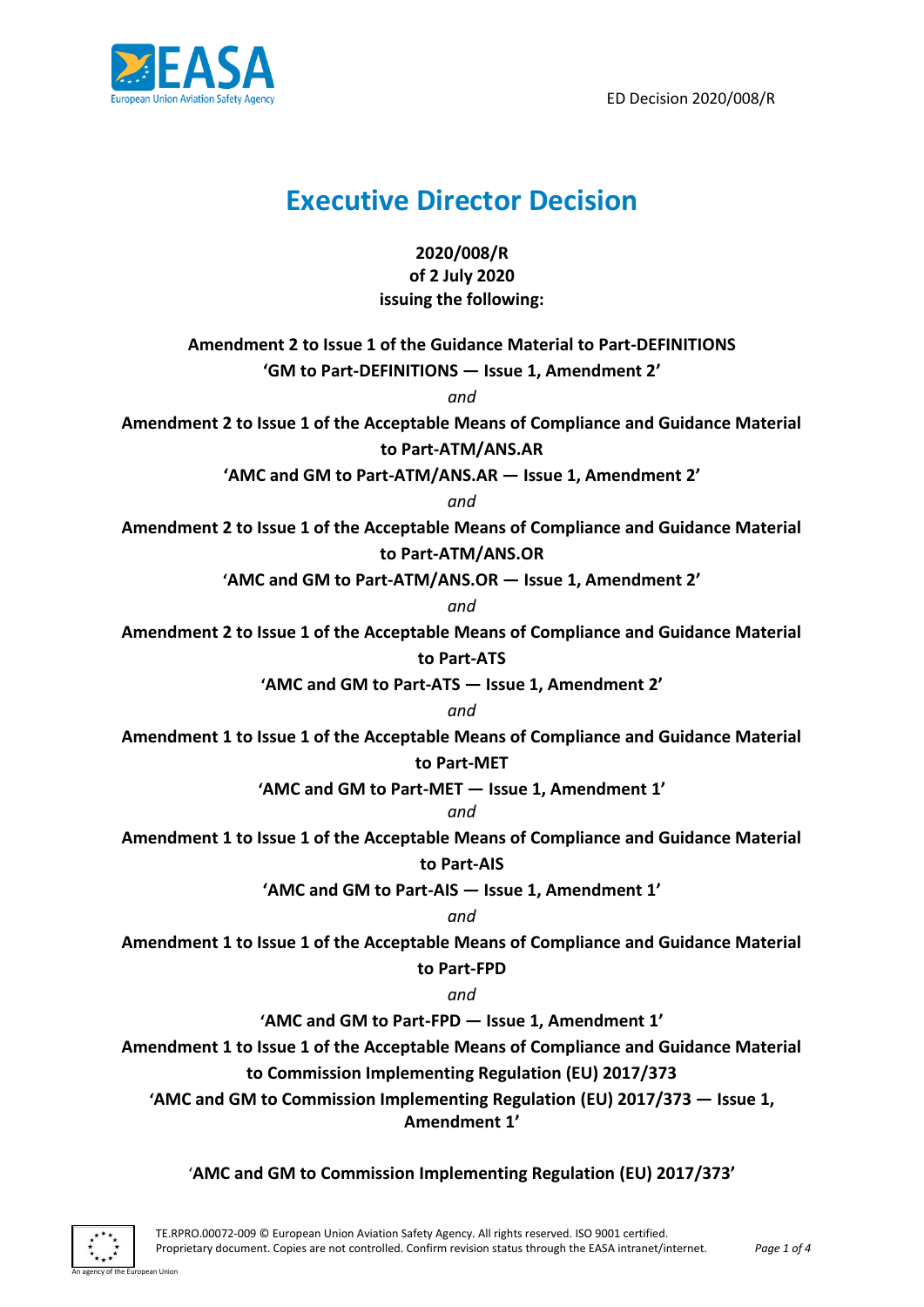#### THE EXECUTIVE DIRECTOR OF THE EUROPEAN UNION AVIATION SAFETY AGENCY (EASA),

Having regard to Regulation (EU) 2018/1139<sup>1</sup>, and in particular Article 104(3)(a) thereof,

Whereas:

- (1) EASA shall, pursuant to Article 76(3) of Regulation (EU) 2018/1139, issue certification specifications and acceptable means of compliance, as well as guidance material, for the application of Regulation (EU) 2018/1139 and of the delegated and implementing acts adopted on the basis thereof.
- (2) Acceptable means of compliance are non-binding standards issued by EASA which may be used by persons and organisations to demonstrate compliance with Regulation (EU) 2018/1139 and the delegated and implementing acts adopted on the basis thereof.
- (3) Guidance material is non-binding material issued by EASA which helps to illustrate the meaning of a requirement or specification and is used to support the interpretation of Regulation (EU) 2018/1139, the delegated and implementing acts adopted on the basis thereof, certification specifications and acceptable means of compliance.
- (4) With Decision 2017/001/R of 8 March 2017, the Executive Director issued Acceptable Means of Compliance and Guidance Material to Regulation (EU) 2017/373<sup>2</sup>.
- (5) EASA shall, pursuant to Article 4(1)(a) of Regulation (EU) 2018/1139, reflect the state of the art and the best practices in the field of aviation and update its decisions taking into account worldwide aviation experience and scientific and technical progress in the respective fields.
- (6) Commission Implementing Regulation (EU) 2017/373 laying down common requirements for service providers and the oversight in ATM/ANS services and other ATM network functions was amended by Commission Implementing Regulation (EU) 2020/469<sup>3</sup> of 14 February 2020 as regards requirements for air traffic management/air navigation services and design of airspace structures.
- (7) In this context, EASA has determined the need to issue this set of acceptable means of compliance and guidance material to facilitate the implementation of the aforementioned new requirements especially as regards air traffic services, meteorological services, aeronautical information services, flight procedure design service and design of airspace structures.

<sup>3</sup> Commission Implementing Regulation (EU) 2020/469 of 14 February 2020 amending Regulation (EU) No 923/2012, Regulation (EU) No 139/2014 and Regulation (EU) 2017/373 as regards requirements for air traffic management/air navigation services, design of airspace structures and data quality, runway safety and repealing Regulation (EC) No 73/2010 (OJ L 104, 3.4.2020, p. 1) [\(https://eur-lex.europa.eu/legal](https://eur-lex.europa.eu/legal-content/EN/TXT/?qid=1586259489914&uri=CELEX:32020R0469)[content/EN/TXT/?qid=1586259489914&uri=CELEX:32020R0469\)](https://eur-lex.europa.eu/legal-content/EN/TXT/?qid=1586259489914&uri=CELEX:32020R0469).



an Union

Regulation (EU) 2018/1139 of the European Parliament and of the Council of 4 July 2018 on common rules in the field of civil aviation and establishing a European Union Aviation Safety Agency, and amending Regulations (EC) No 2111/2005, (EC) No 1008/2008, (EU) No 996/2010, (EU) No 376/2014 and Directives 2014/30/EU and 2014/53/EU of the European Parliament and of the Council, and repealing Regulations (EC) No 552/2004 and (EC) No 216/2008 of the European Parliament and of the Council and Council Regulation (EEC) No 3922/91 (OJ L 212, 22.8.2018, p. 1) [\(https://eur](https://eur-lex.europa.eu/legal-content/EN/TXT/?qid=1535612134845&uri=CELEX:32018R1139)[lex.europa.eu/legal-content/EN/TXT/?qid=1535612134845&uri=CELEX:32018R1139\)](https://eur-lex.europa.eu/legal-content/EN/TXT/?qid=1535612134845&uri=CELEX:32018R1139).

<sup>&</sup>lt;sup>2</sup> Commission Implementing Regulation (EU) 2017/373 of 1 March 2017 laying down common requirements for providers of air traffic management/air navigation services and other air traffic management network functions and their oversight, repealing Regulation (EC) No 482/2008, Implementing Regulations (EU) No 1034/2011, (EU) No 1035/2011 and (EU) 2016/1377 and amending Regulation (EU) No 677/2011 (OJ L 62, 8.3.2017, p. 1) [\(http://eur-lex.europa.eu/legal](http://eur-lex.europa.eu/legal-content/EN/TXT/?qid=1522164345205&uri=CELEX:32017R0373)[content/EN/TXT/?qid=1522164345205&uri=CELEX:32017R0373\)](http://eur-lex.europa.eu/legal-content/EN/TXT/?qid=1522164345205&uri=CELEX:32017R0373).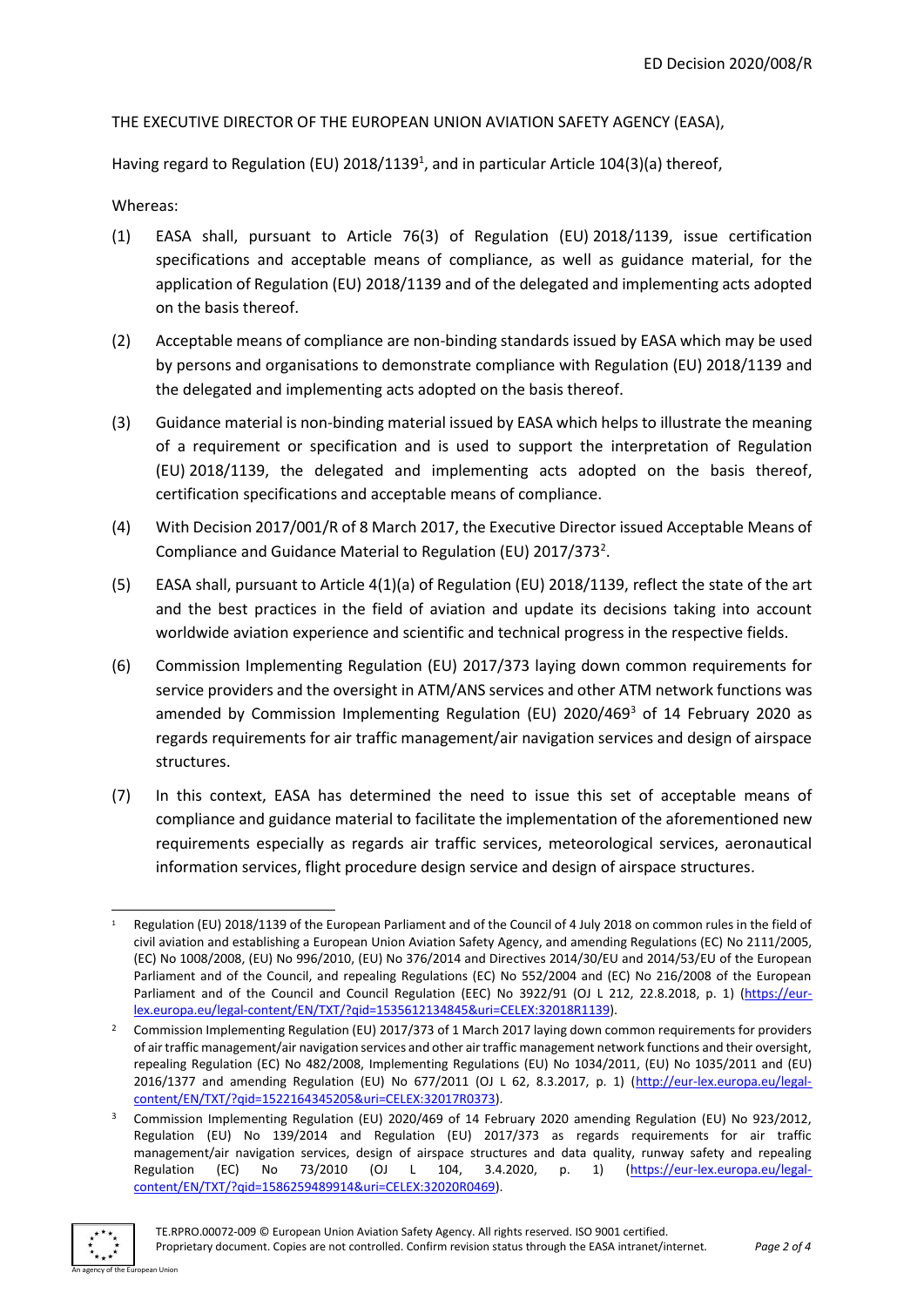(8) EASA, pursuant to Article 115(1)(c) of Regulation (EU) 2018/1139 and Articles 6(3), 7 and 8 of the EASA Rulemaking Procedure<sup>4</sup>, has widely consulted the interested parties on the matters which are the subject of this Decision, and has provided thereafter a written response to the comments received<sup>5</sup>,

HAS DECIDED:

#### *Article 1*

Annex I to Decision 2017/001/R of the Executive Director of the Agency of 8 March 2017 is amended as laid down in Annex I to this Decision.

#### *Article 2*

Annex II to Decision 2017/001/R of the Executive Director of the Agency of 8 March 2017 is amended as laid down in Annex II to this Decision.

#### *Article 3*

Annex III to Decision 2017/001/R of the Executive Director of the Agency of 8 March 2017 is amended as laid down in Annex III to this Decision.

#### *Article 4*

Annex IV to Decision 2017/001/R of the Executive Director of the Agency of 8 March 2017 is amended as laid down in Annex IV to this Decision.

# *Article 5*

Annex V to Decision 2017/001/R of the Executive Director of the Agency of 8 March 2017 is amended as laid down in Annex V to this Decision.

# *Article 6*

Annex VI to Decision 2017/001/R of the Executive Director of the Agency of 8 March 2017 is amended as laid down in Annex VI to this Decision.

# *Article 7*

Annex XI to Decision 2017/001/R of the Executive Director of the Agency of 8 March 2017 is amended as laid down in Annex VII to this Decision.

# *Article 8*

Annex XIV to Decision 2017/001/R of the Executive Director of the Agency of 8 March 2017 is amended as laid down in Annex VIII to this Decision.

<sup>5</sup> <http://easa.europa.eu/document-library/comment-response-documents>



<sup>4</sup> EASA Management Board (MB) Decision No 18-2015 of 15 December 2015 replacing Decision 01/2012 concerning the procedure to be applied by the Agency for the issuing of opinions, certification specifications, acceptable means of compliance and guidance material ('Rulemaking Procedure') [\(http://www.easa.europa.eu/system/files/dfu/EASA%20MB%20Decision%2018-2015%20on%20Rulemaking%20Procedure.pdf\)](http://www.easa.europa.eu/system/files/dfu/EASA%20MB%20Decision%2018-2015%20on%20Rulemaking%20Procedure.pdf).